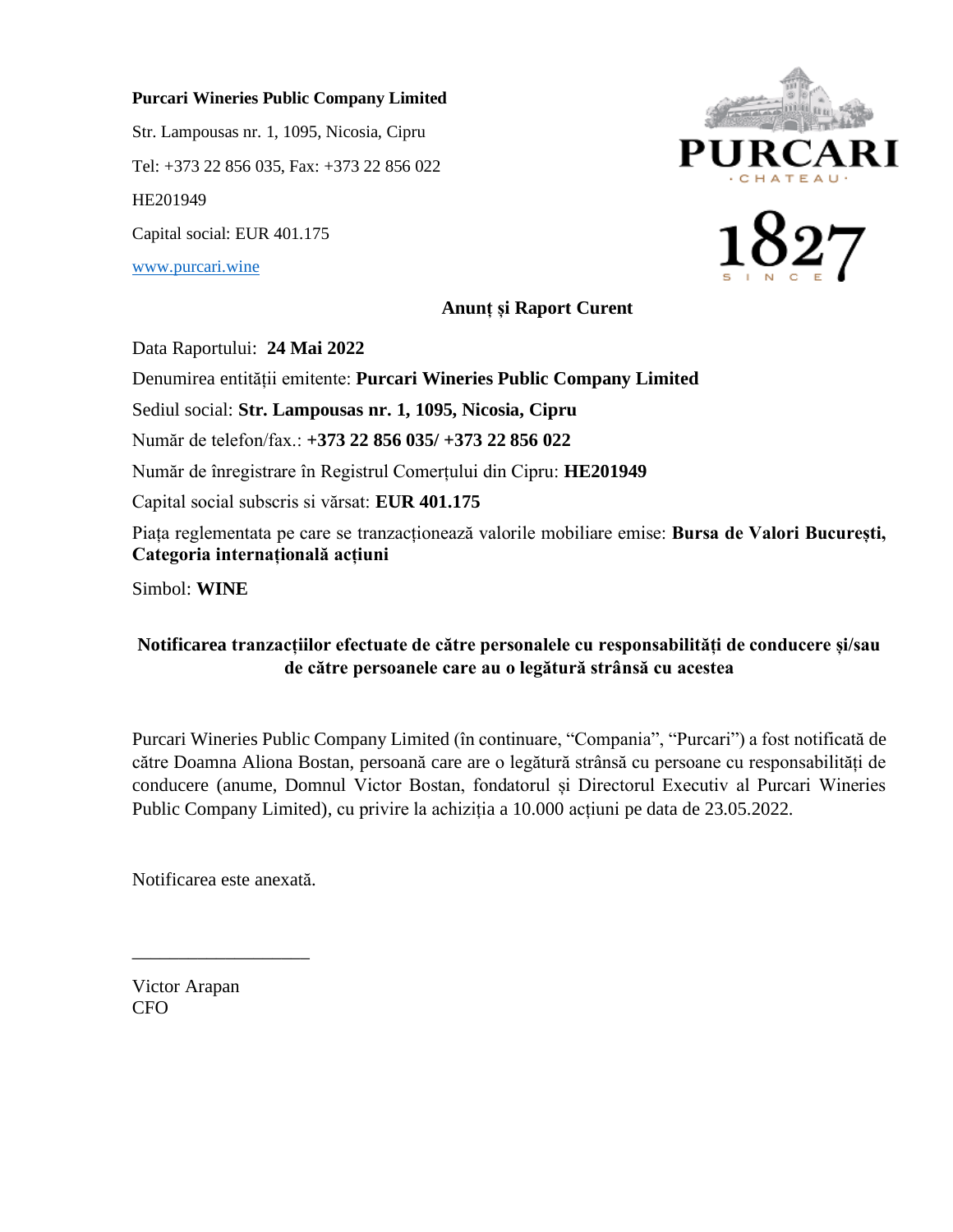## **Notification of Transactions by Persons Discharging Managerial Responsibilities and Persons Closely Associated with them**

[This form is required for disclosure of transactions under Article 19 of Regulation (EU) No 596/2014 of the European Parliament and of the Council of 16 April 2014 on market abuse (Market Abuse Regulation)]

|    | Details of the person discharging managerial responsibilities/person closely associated                                                                                                              |                                                                                                                                                                        |  |  |  |  |  |
|----|------------------------------------------------------------------------------------------------------------------------------------------------------------------------------------------------------|------------------------------------------------------------------------------------------------------------------------------------------------------------------------|--|--|--|--|--|
| a) | <b>Name</b>                                                                                                                                                                                          | <b>Bostan Aliona</b>                                                                                                                                                   |  |  |  |  |  |
|    | Reason for the notification                                                                                                                                                                          |                                                                                                                                                                        |  |  |  |  |  |
| a) | Position/status                                                                                                                                                                                      | PERSONS CLOSELY ASSOCIATED TO PERSONS DISCHARGING MANAGERIAL<br>RESPONSABILITIES, NAMELY MR. BOSTAN, THE FOUNDER AND CEO OF<br>PURCARI WINERIES PUBLIC COMPANY LIMITED |  |  |  |  |  |
| b) | <b>Initial Notification</b><br>Amendment                                                                                                                                                             | No                                                                                                                                                                     |  |  |  |  |  |
|    | Details of the issuer, emission allowance market participant, auction platform, auctioneer<br>or auction monitor                                                                                     |                                                                                                                                                                        |  |  |  |  |  |
| a) | <b>Name</b>                                                                                                                                                                                          | Purcari Wineries Public Company Limited                                                                                                                                |  |  |  |  |  |
| b) | LEI                                                                                                                                                                                                  | 2138004WTEJACWP9GT35                                                                                                                                                   |  |  |  |  |  |
|    | Details of the transaction(s): section to be repeated for (i) each type of instrument; (ii) each<br>type of transaction; (iii) each date; and (iv) each place where transactions have been conducted |                                                                                                                                                                        |  |  |  |  |  |
| a) | Description of the<br>financial<br>instrument,<br>type of<br>instrument<br>Identification<br>code                                                                                                    | ORINARY SHARES / CY0107600716                                                                                                                                          |  |  |  |  |  |
| b) | Nature of the<br>transaction                                                                                                                                                                         | <b>ACQUISITION OF SHARES ON REGULAR MARKET</b>                                                                                                                         |  |  |  |  |  |